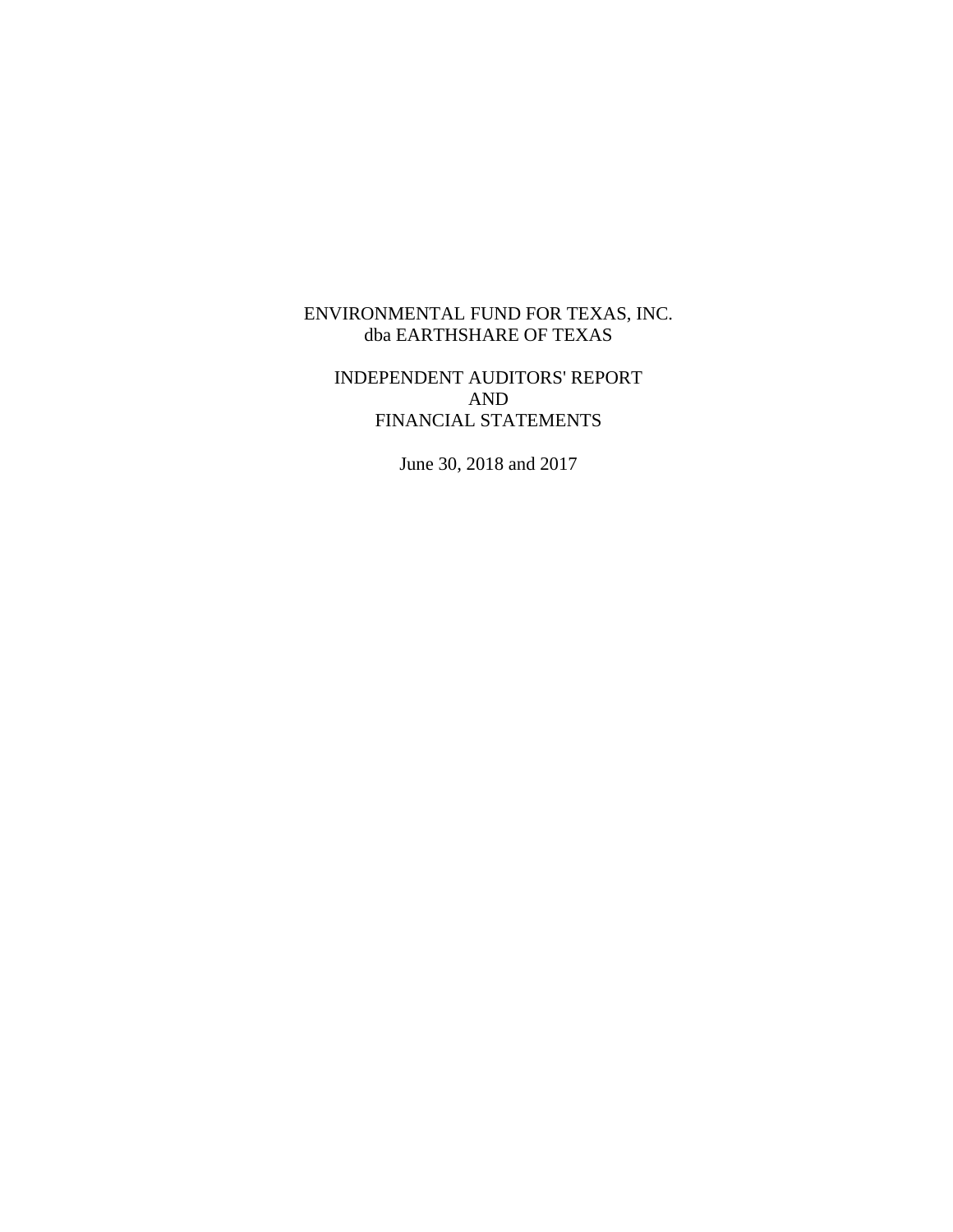## INDEPENDENT AUDITORS' REPORT AND FINANCIAL STATEMENTS

## June 30, 2018 and 2017

# INDEX TO FINANCIAL STATEMENTS

| Statements of Financial Position 2008 and 2008 and 2008 and 2008 and 2008 and 2008 and 2008 and 2008 and 2008 and 2008 and 2008 and 2008 and 2008 and 2008 and 2008 and 2008 and 2008 and 2008 and 2008 and 2008 and 2008 and  |         |
|--------------------------------------------------------------------------------------------------------------------------------------------------------------------------------------------------------------------------------|---------|
| Statements of Activities 35.25 and 35.35 and 35.45 and 35.45 and 35.45 and 35.45 and 35.45 and 35.45 and 35.45 and 35.45 and 35.45 and 35.45 and 35.45 and 35.45 and 35.45 and 35.45 and 4.45 and 4.45 and 4.45 and 4.45 and 4 |         |
|                                                                                                                                                                                                                                | $4 - 5$ |
|                                                                                                                                                                                                                                |         |
|                                                                                                                                                                                                                                |         |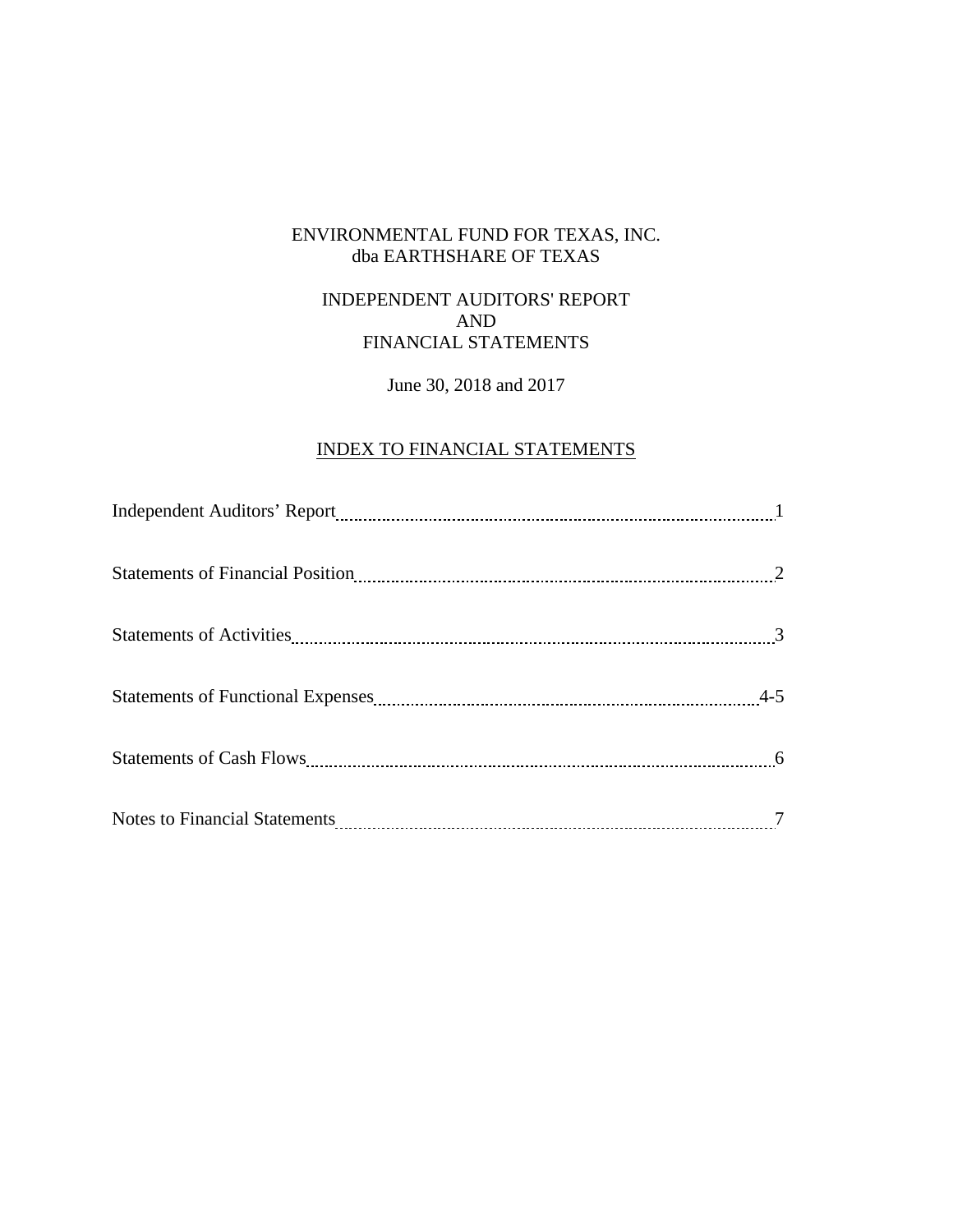# **Allman & Associates, Inc.**

 **CERTIFIED PUBLIC ACCOUNTANTS** 

9600 GREAT HILLS TRAIL SUITE 150W AUSTIN, TX 78759 (512) 502-3077 FAX: 888-512-7990 WWW.ALLMANCPAS.COM

#### INDEPENDENT AUDITORS' REPORT

To the Board of Directors Environmental Fund for Texas, Inc. dba Earthshare of Texas

We have audited the accompanying financial statements of Environmental Fund for Texas, Inc. dba EarthShare of Texas (a nonprofit corporation), which comprise the statement of financial position as of June 30, 2018 and 2017, and the related statements of activities, functional expenses, and cash flows for the years then ended, and the related notes to the financial statements.

#### **Management's Responsibility for the Financial Statements**

Management is responsible for the preparation and fair presentation of these financial statements in accordance with accounting principles generally accepted in the United States of America; this includes the design, implementation, and maintenance of internal control relevant to the preparation and fair presentation of financial statements that are free from material misstatement, whether due to fraud or error.

#### **Auditors' Responsibility**

Our responsibility is to express an opinion on these financial statements based on our audit. We conducted our audit in accordance with auditing standards generally accepted in the United States of America. Those standards require that we plan and perform the audit to obtain reasonable assurance about whether the financial statements are free of material misstatement.

An audit involves performing procedures to obtain audit evidence about the amounts and disclosures in the financial statements. The procedures selected depend on the auditors' judgment, including the assessment of the risks of material misstatement of the financial statements, whether due to fraud or error. In making those risk assessments, the auditor considers internal control relevant to the entity's preparation and fair presentation of the financial statements in order to design audit procedures that are appropriate in the circumstances, but not for the purpose of expressing an opinion on the effectiveness of the entity's internal control. Accordingly, we express no such opinion. An audit also includes evaluating the appropriateness of accounting policies used and the reasonableness of significant accounting estimates made by management, as well as evaluating the overall presentation of the financial statements.

We believe that the audit evidence we have obtained is sufficient and appropriate to provide a basis for our audit opinion.

#### **Opinion**

In our opinion, the financial statements referred to above present fairly, in all material respects, the financial position of the Environmental Fund for Texas, Inc. dba EarthShare of Texas as of June 30, 2018 and 2017, and the changes in its net assets and cash flows for the years then ended in accordance with accounting principles generally accepted in the United States of America.

Allman & Associato, Inc.

Austin, Texas January 11, 2019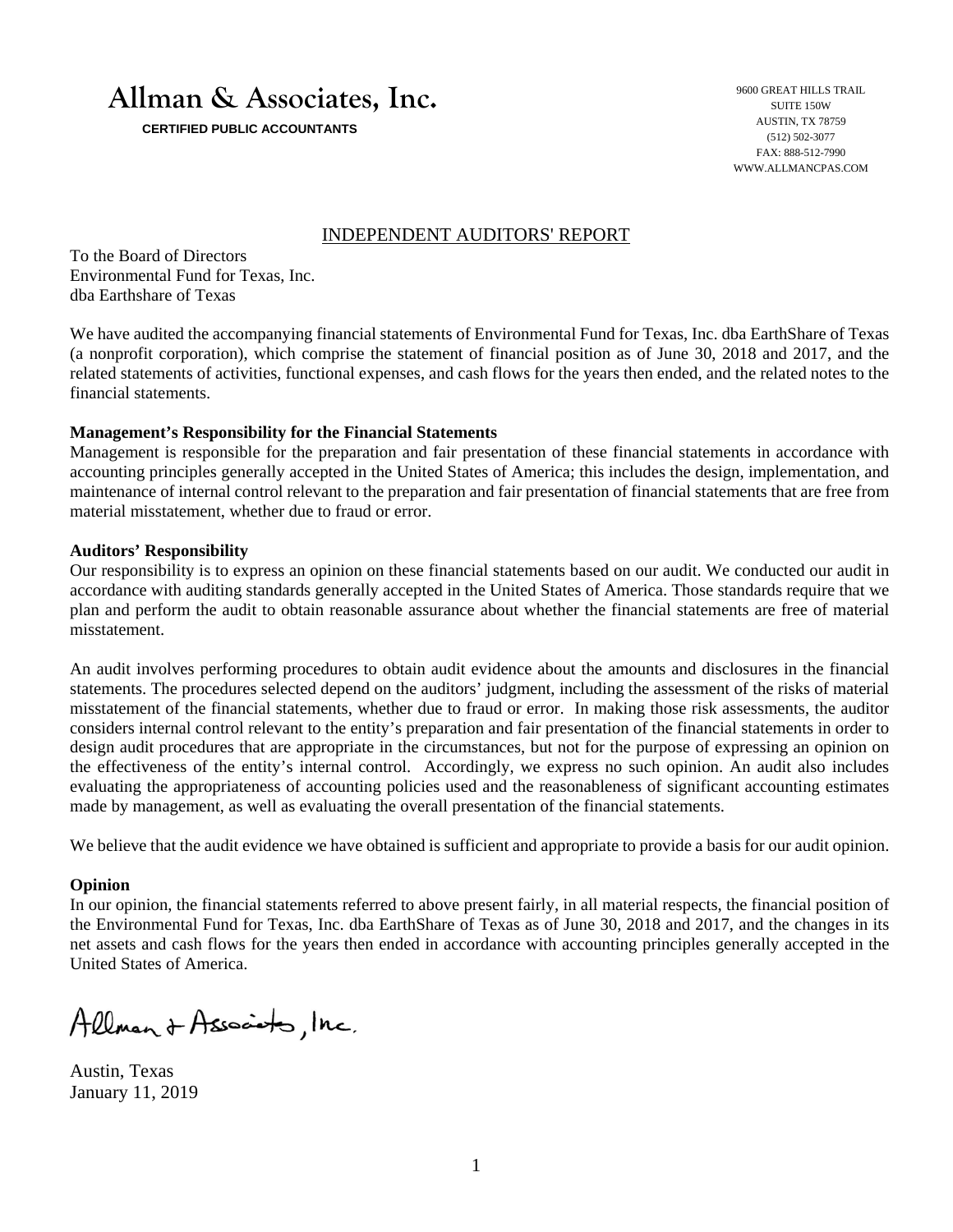# STATEMENTS OF FINANCIAL POSITION

# June 30, 2018 and 2017

|                                                                  |               | 2018      | 2017            |
|------------------------------------------------------------------|---------------|-----------|-----------------|
| <b>Assets</b>                                                    |               |           |                 |
| <b>Current Assets:</b>                                           |               |           |                 |
| Cash and cash equivalents                                        | \$            | 878,520   | \$<br>828,942   |
| Pledges receivable                                               |               | 207,498   | 264,757         |
| Other receivables                                                |               | 21,876    | 215,363         |
| Membership dues receivable                                       |               | 43,208    | 169,916         |
| Prepaid expenses                                                 |               | 1,748     |                 |
| Total current assets                                             |               | 1,152,850 | 1,478,978       |
| Property and equipment, net                                      |               |           |                 |
| <b>Total Assets</b>                                              |               | 1,152,850 | 1,478,978       |
| <b>Liabilities and Net Assets</b><br><b>Current Liabilities:</b> |               |           |                 |
| Accounts payable                                                 | $\mathcal{S}$ | 7,878     | \$<br>4,664     |
| COACCC payable                                                   |               | 97,549    | 223,585         |
| Distributions payable                                            |               | 528,364   | 615,437         |
| Waco SECC payable                                                |               | 34,855    |                 |
| Other campaigns payable                                          |               | 46,142    | 187,080         |
| <b>Total Current Liabilities</b>                                 |               | 714,788   | 1,030,766       |
| Net Assets:                                                      |               |           |                 |
| Unrestricted net assets                                          |               | 438,062   | 443,634         |
| Temporarily restricted net assets                                |               |           | 4,578           |
| <b>Total Net Assets</b>                                          |               | 438,062   | 448,212         |
| <b>Total Liabilities and Net Assets</b>                          | \$            | 1,152,850 | \$<br>1,478,978 |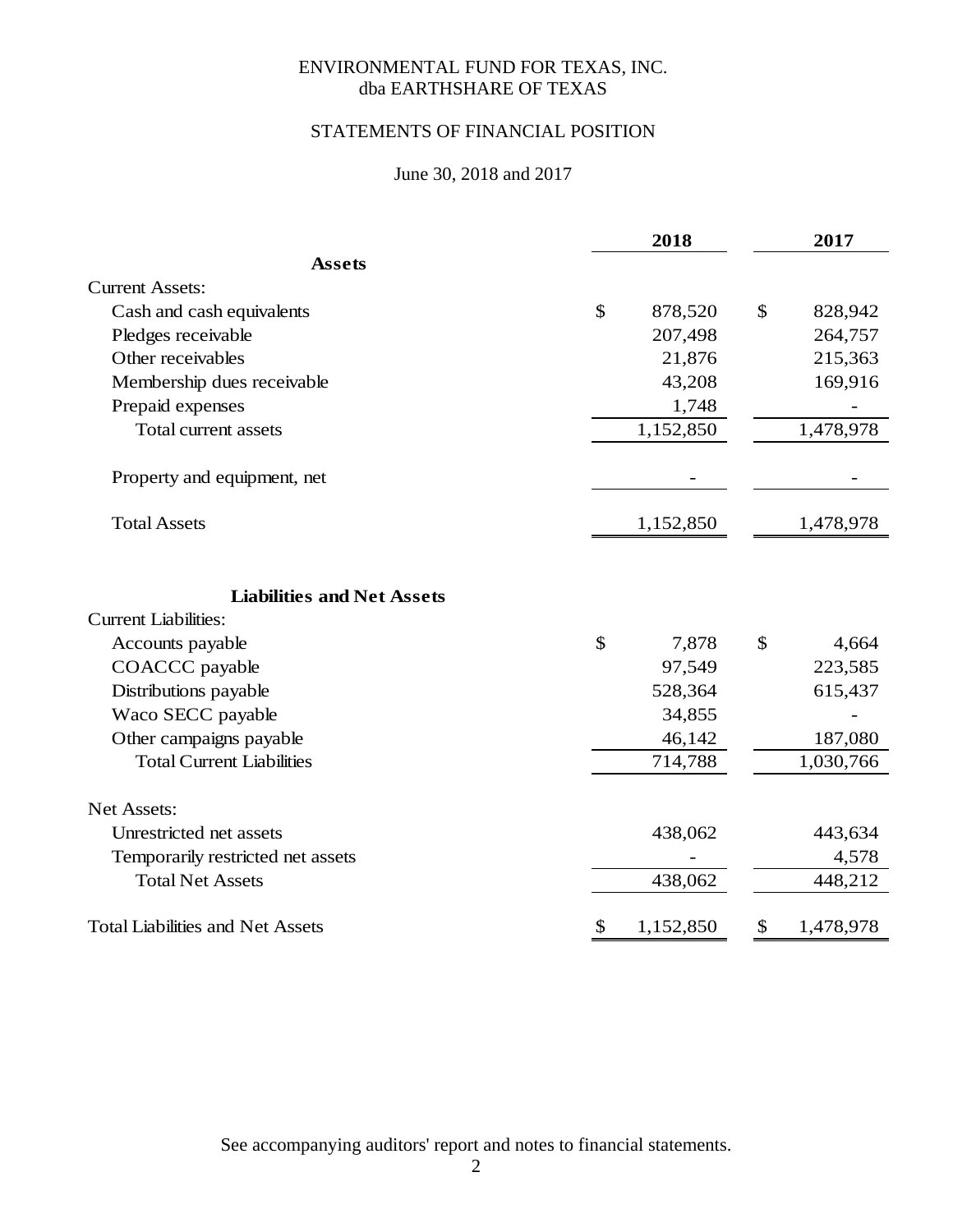# STATEMENTS OF ACTIVITIES

# For The Years Ended June 30, 2018 and 2017

|                                                    | 2018          |                           | 2017       |
|----------------------------------------------------|---------------|---------------------------|------------|
| <b>Changes in Unrestricted Net Assets</b>          |               |                           |            |
| Amounts raised in campaigns                        |               |                           |            |
| Gross campaign pledges                             | \$<br>378,216 | $\boldsymbol{\mathsf{S}}$ | 464,357    |
| Less: Uncollectible pledges                        | (61, 462)     |                           | (70,053)   |
| Less: Designated to specific organizations         | (267, 389)    |                           | (343,800)  |
| Public support designated to EarthShare of Texas   | 49,365        |                           | 50,504     |
| Revenue and support                                |               |                           |            |
| Public support designated to EarthShare of Texas   | 49,365        |                           | 50,504     |
| Membership dues                                    | 170,335       |                           | 161,500    |
| Cause campaign revenue                             | 576,876       |                           | 480,000    |
| Management fee revenue                             | 40,565        |                           | 40,363     |
| Grants and contributions                           | 60,542        |                           | 28,714     |
| In-kind revenue                                    | 32,500        |                           | 32,500     |
| Other income                                       | 4,713         |                           | 463        |
| Interest income                                    | 149           |                           | 220        |
| Assets released from restriction                   | 4,578         |                           | 59,543     |
| <b>Total Support and Revenue</b>                   | 939,623       |                           | 853,807    |
| Expenses                                           |               |                           |            |
| Program services                                   |               |                           |            |
| Campaign management                                | 886,967       |                           | 830,694    |
| Supporting services                                |               |                           |            |
| Management and general                             | 53,092        |                           | 87,173     |
| Fundraising                                        | 5,136         |                           | 844        |
| Total supporting services                          | 58,228        |                           | 88,017     |
| <b>Total Expenses</b>                              | 945,195       |                           | 918,711    |
| Increase (Decrease) in unrestricted net assets     | (5,572)       |                           | (64,904)   |
| <b>Change in Temporarily Restricted Net Assets</b> |               |                           |            |
| Assets released from restriction                   | (4,578)       |                           | (59, 543)  |
| Decrease in temporarily restricted net assets      | (4,578)       |                           | (59, 543)  |
| Total increase (decrease) in net assets            | (10, 150)     |                           | (124, 447) |
| Net assets, beginning of year                      | 448,212       |                           | 572,659    |
| Net assets, end of year                            | \$<br>438,062 | \$                        | 448,212    |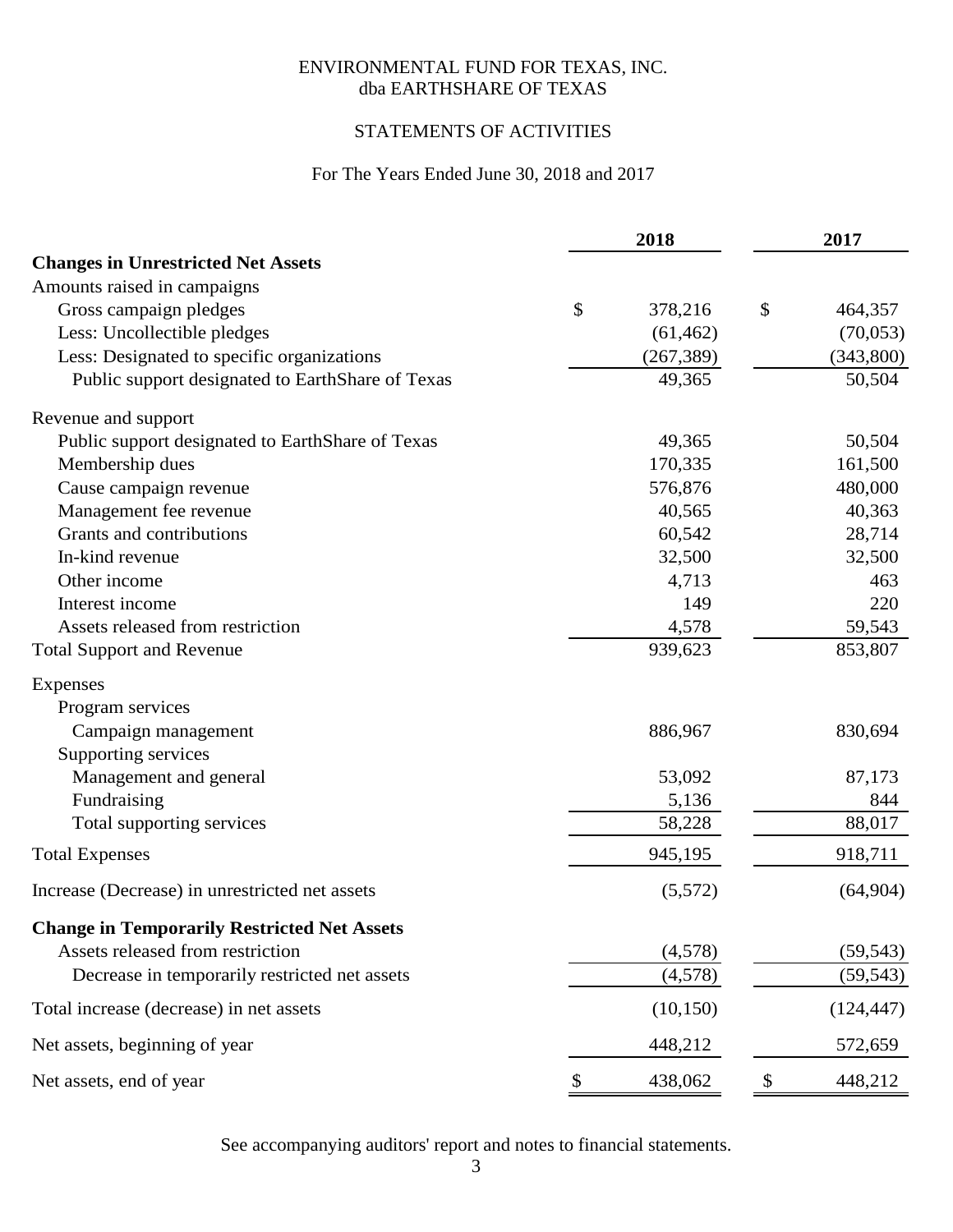#### STATEMENT OF FUNCTIONAL EXPENSES

# Year Ended June 30, 2018

|                                        | Program<br><b>Services</b> | <b>Management</b><br>and General | <b>Fundraising</b> |              | <b>Total</b> |
|----------------------------------------|----------------------------|----------------------------------|--------------------|--------------|--------------|
| <b>EXPENSES</b>                        |                            |                                  |                    |              |              |
| Wages and benefits                     | \$<br>177,033              | \$<br>17,902                     | \$<br>3,978        | $\mathbb{S}$ | 198,913      |
| Advertising and promotion              | 3,917                      |                                  |                    |              | 3,917        |
| <b>Affiliation</b> fee                 | 18,772                     |                                  |                    |              | 18,772       |
| <b>Bank</b> charges                    | 2,616                      |                                  |                    |              | 2,616        |
| Campaign fundraising fees and expenses | 11,630                     |                                  |                    |              | 11,630       |
| Depreciation                           |                            |                                  |                    |              |              |
| Distributions to members               | 49,365                     |                                  |                    |              | 49,365       |
| Dues and subscriptions                 | 396                        |                                  |                    |              | 396          |
| Insurance                              | 1,889                      | 191                              | 42                 |              | 2,122        |
| In-kind expenses                       | 28,925                     | 2,925                            | 650                |              | 32,500       |
| Non-campaign expense                   | 576,876                    |                                  |                    |              | 576,876      |
| Office expense                         |                            | 829                              |                    |              | 829          |
| Postage and shipping                   | 455                        |                                  |                    |              | 455          |
| Printing and reproduction              | 2,081                      | 210                              | 47                 |              | 2,338        |
| Professional services                  |                            | 30,320                           |                    |              | 30,320       |
| Repairs and maintenance                | 616                        | 62                               | 14                 |              | 692          |
| Special events                         | 1,088                      |                                  | 272                |              | 1,360        |
| Supplies                               | 2,282                      | 231                              | 51                 |              | 2,564        |
| Telephone                              | 1,799                      | 182                              | 40                 |              | 2,021        |
| Travel                                 | 7,227                      | 240                              | 42                 |              | 7,509        |
|                                        | \$<br>886,967              | \$<br>53,092                     | \$<br>5,136        | \$           | 945,195      |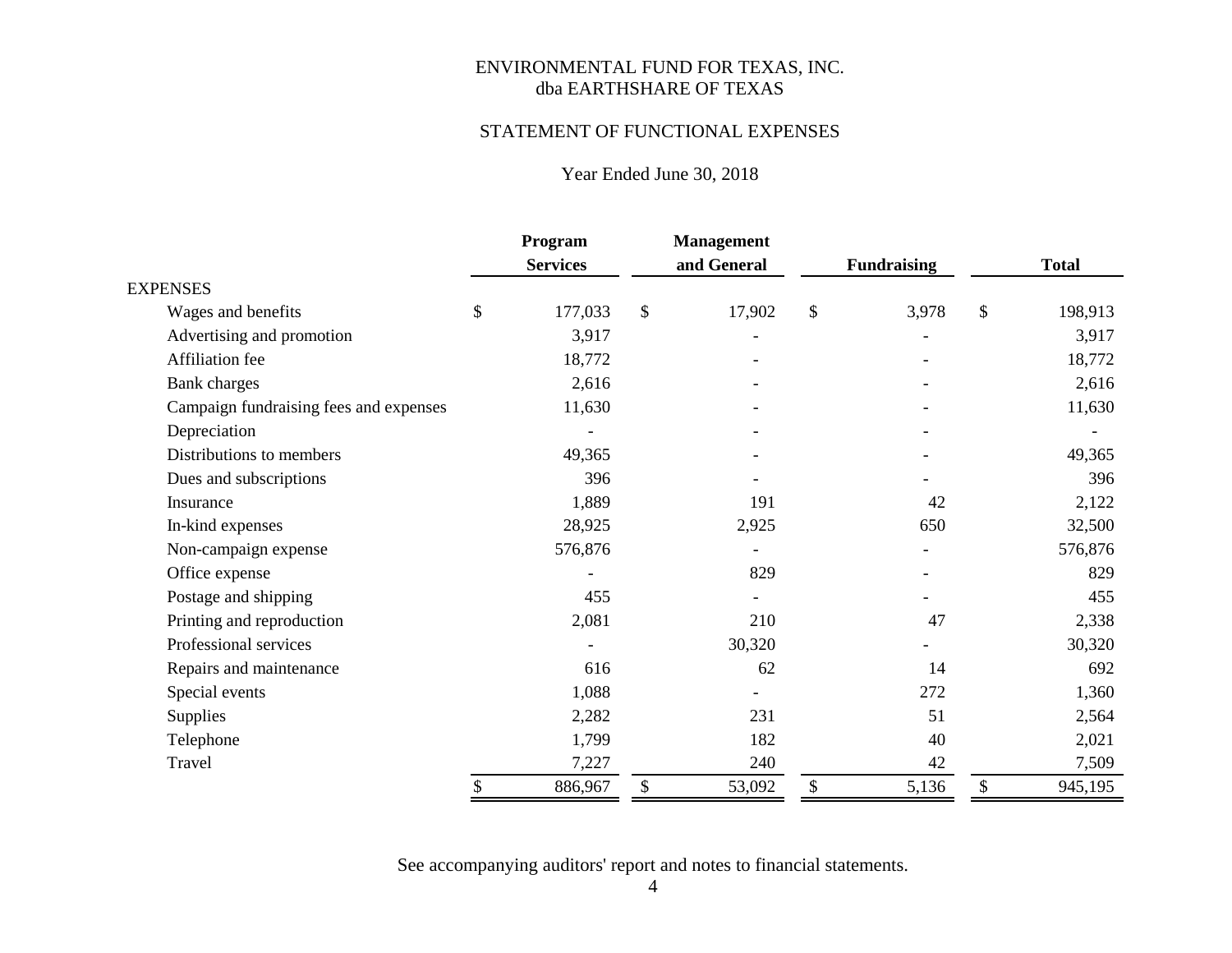#### STATEMENT OF FUNCTIONAL EXPENSES

## Year Ended June 30, 2017

|                                        | Program         | <b>Management</b> |      |                    |      |              |
|----------------------------------------|-----------------|-------------------|------|--------------------|------|--------------|
|                                        | <b>Services</b> | and General       |      | <b>Fundraising</b> |      | <b>Total</b> |
| <b>EXPENSES</b>                        |                 |                   |      |                    |      |              |
| Wages and benefits                     | \$<br>224,374   | \$<br>21,273      | \$   |                    | $\$$ | 245,647      |
| Advertising and promotion              | 1,231           |                   |      |                    |      | 1,231        |
| Affiliation fee                        | 13,388          |                   |      |                    |      | 13,388       |
| <b>Bank</b> charges                    | 2,448           |                   |      |                    |      | 2,448        |
| Campaign fundraising fees and expenses | 9,221           |                   |      |                    |      | 9,221        |
| Depreciation                           |                 |                   |      |                    |      |              |
| Distributions to members               | 50,504          |                   |      |                    |      | 50,504       |
| Dues and subscriptions                 | 2,059           |                   |      |                    |      | 2,059        |
| Insurance                              | 1,921           | 506               |      | 101                |      | 2,528        |
| In-kind expenses                       | 29,685          | 2,815             |      |                    |      | 32,500       |
| Non-campaign expense                   | 480,000         |                   |      |                    |      | 480,000      |
| Office expense                         | 885             | 2,729             |      | 47                 |      | 3,661        |
| Pass-thru expenses                     |                 |                   |      |                    |      |              |
| Postage and shipping                   | 968             |                   |      |                    |      | 968          |
| Printing and reproduction              | 1,741           | 458               |      | 92                 |      | 2,291        |
| Professional services                  |                 | 54,201            |      |                    |      | 54,201       |
| Repairs and maintenance                | 960             | 253               |      | 51                 |      | 1,264        |
| Special events                         | 927             |                   |      | 232                |      | 1,159        |
| Supplies                               | 1,804           | 475               |      | 95                 |      | 2,374        |
| Telephone                              | 2,899           | 763               |      | 153                |      | 3,815        |
| Travel                                 | 5,679           | 3,700             |      | 73                 |      | 9,452        |
|                                        | \$<br>830,694   | \$<br>87,173      | $\$$ | 844                | $\$$ | 918,711      |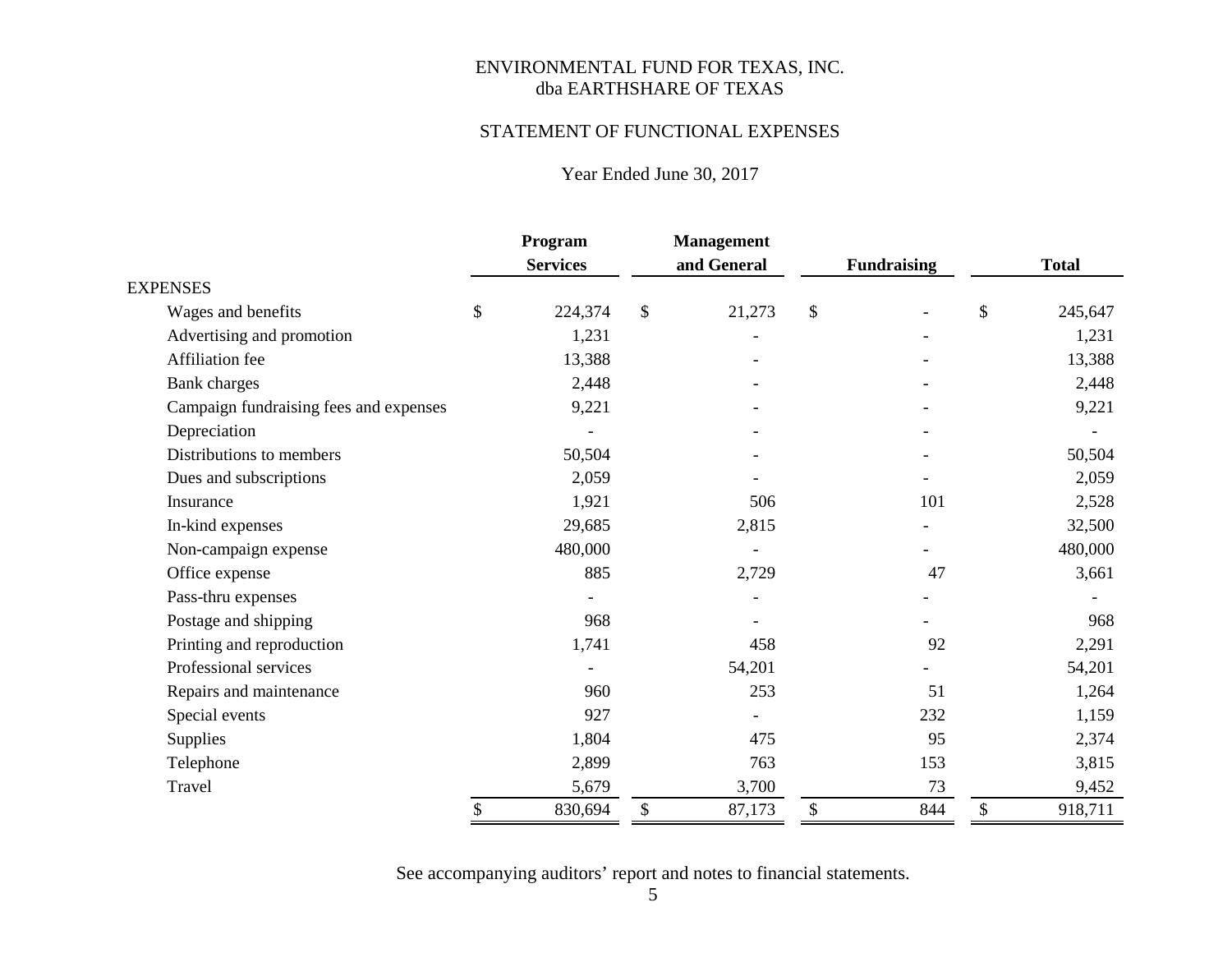# STATEMENTS OF CASH FLOWS

## Years Ended December 31, 2018 and 2017

|                                                      | 2018            | 2017             |
|------------------------------------------------------|-----------------|------------------|
| CASH FLOWS FROM OPERATING ACTIVITIES                 |                 |                  |
| Change in Net Assets                                 | \$<br>(10, 150) | \$<br>(124, 447) |
| Adjustments to Reconcile Change in Net Assets        |                 |                  |
| to Net Cash Provided (Used) by Operating Activities: |                 |                  |
| Depreciation expense                                 |                 |                  |
| Changes in assets and liabilities:                   |                 |                  |
| Grants and pledges receivable                        | 57,259          | 15,697           |
| Membership dues and other receivables                | 320,194         | (354, 032)       |
| Prepaid expenses                                     | (1,748)         |                  |
| Accounts payable                                     | 3,215           | 1,401            |
| COACC payable                                        | (126, 036)      | 102,421          |
| Distribution payable                                 | (193, 156)      | 353,229          |
| NET CASH PROVIDED (USED) BY OPERATING ACTIVITIES     | 49,578          | (5,731)          |
| CASH FLOWS FROM INVESTING ACTIVITIES                 |                 |                  |
| CASH FLOWS FROM FINANCING ACTIVITIES                 |                 |                  |
| CHANGE IN CASH AND CASH EQUIVALENTS                  | 49,578          | (5,731)          |
| BEGINNING CASH AND CASH EQUIVALENTS                  | 828,942         | 834,673          |
| ENDING CASH AND CASH EQUIVALENTS                     | \$<br>878,520   | \$<br>828,942    |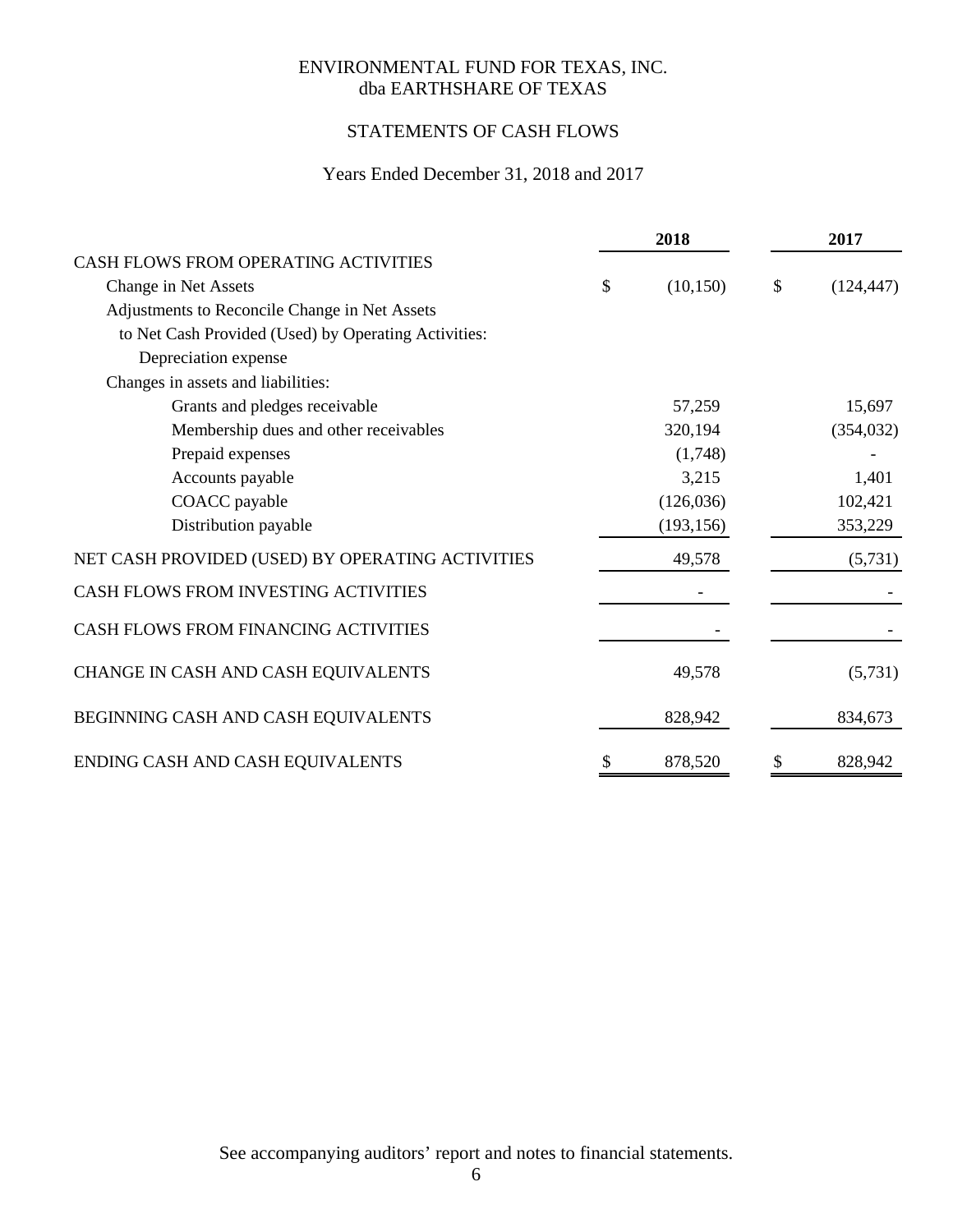#### NOTES TO FINANCIAL STATEMENTS

#### June 30, 2018 and 2017

## 1. SUMMARY OF SIGNIFICANT ACCOUNTING POLICIES

#### **Organization**

EarthShare of Texas (the "Organization") is a not-for-profit organization that was founded in 1992 as an umbrella organization of environmental groups working together to raise funds from workplace giving campaigns in Texas. The Organization represents environmental organizations dedicated to protecting our air, land, water, wildlife, and public health; and promoting environmental education. In 1997, the Organization affiliated itself with EarthShare, a national federated fund-raising organization.

Annual campaigns are conducted by the Organization to raise public support for distribution to participating agencies. Funds are raised during a campaign period, which is the time between the start of the planning, promotion, and initiation of appeals for contributions and pledges under a particular annual campaign and the formal termination date of the campaign. Most annual campaigns of the Organization are conducted in the fall of each year. The Organization distributes campaign funds using a distribution year, which is the 12-month period for which funds from a particular campaign are earmarked to be distributed to participating agencies. Distributions are made quarterly. The Organization earns administrative fees for conducting campaigns, monitoring and distributing funds to participant agencies, and other donor designated organizations.

#### **Basis of Accounting**

The financial statements have been prepared on the accrual basis method of accounting. Using this method of accounting, revenues and other support and the related accounts receivable are reported when the funds are considered earned, regardless of when the cash is received. Expenses and the related accounts payable are reported when the obligation is incurred, regardless of when the cash is disbursed.

#### **Use of Estimates**

The preparation of financial statements in conformity with accounting principles generally accepted in the United States of America requires management to make estimates and assumptions that affect the reported amounts of assets and liabilities and disclosure of contingent assets and liabilities at the date of the financial statements and the reported amounts of revenues and expenses during the reporting period. Actual results could differ from those estimates.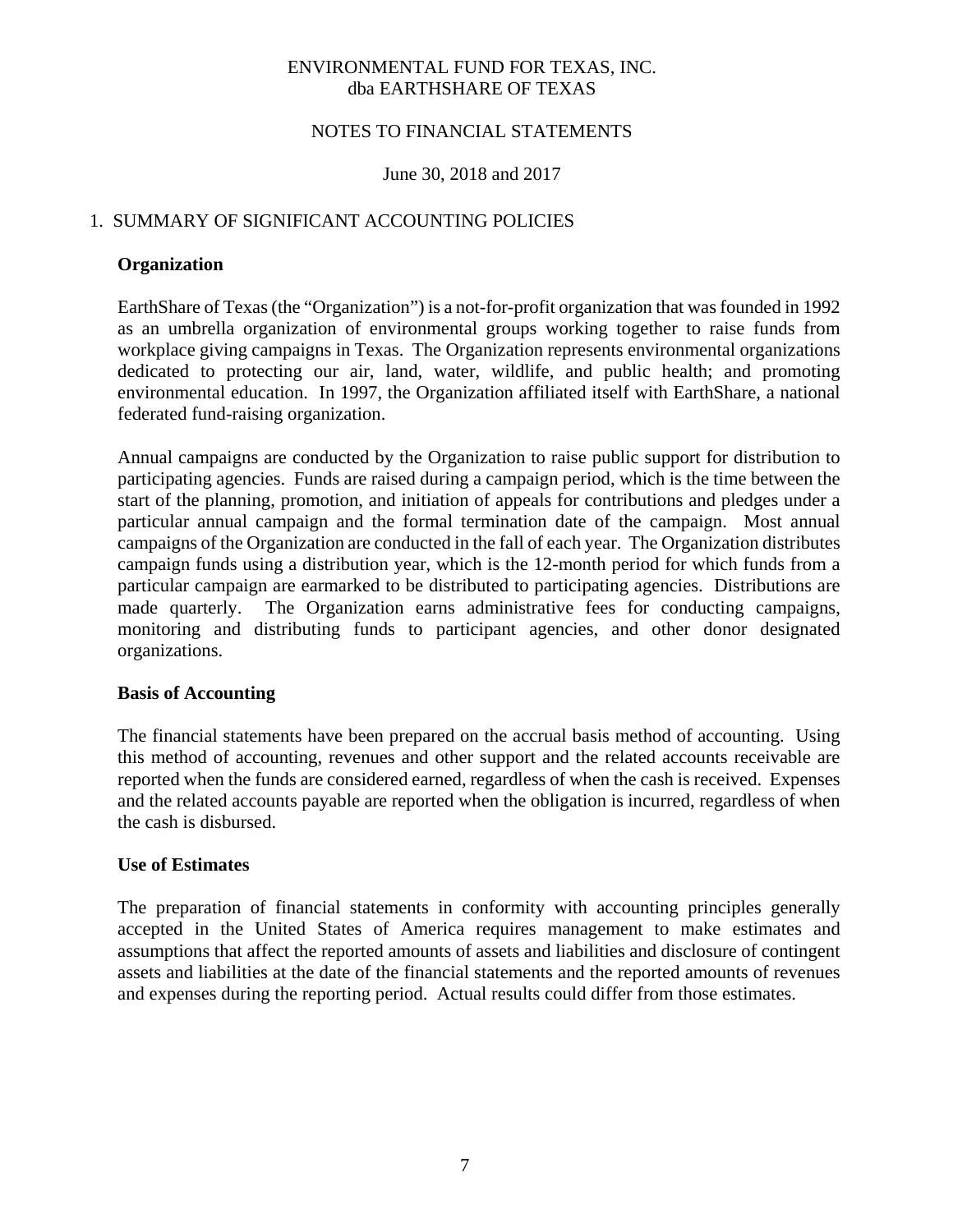#### NOTES TO FINANCIAL STATEMENTS

#### June 30, 2018 and 2017

#### 1. SUMMARY OF SIGNIFICANT ACCOUNTING POLICIES (continued)

#### **Basis of Presentation**

The Organization has adopted Accounting Standards Codification ASC 958-205, *Not-for-Profit Entities Presentation of Financial Statements*. Under ASC 958-205, the Organization is required to report information regarding its financial position and activities according to three classes of net assets: unrestricted net assets, temporarily restricted net assets, and permanently restricted net assets. The Organization reports the following net asset classes.

*Unrestricted –* These types of net assets are not subject to donor-imposed stipulations. This also includes Board–designated net assets for specific purposes, since these restrictions may be reversed by the Board at any time in the future.

*Temporarily Restricted –* These types of net assets are subject to donor-imposed stipulations, which limit their use by the Organization to a specific purpose and/or the passage of time. When a restriction expires, temporarily restricted net assets are reclassified to unrestricted net assets and reported in the statement of activities as net assets released from restrictions.

*Permanently Restricted -* Net assets subject to donor-imposed stipulations that they be maintained permanently by the Organization. The Organization did not have any permanently restricted net assets as of June 30, 2018 and 2017.

#### **Cash Equivalents**

Cash and cash equivalents as of June 30, 2018 and 2017 consist of money market accounts and operating accounts at two financial institutions in Austin, Texas. The Organization considers all highly liquid investments with original maturities of three months or less to be cash equivalents.

#### **Pledges Receivable**

Pledges are recorded in the financial statements upon receipt of pledge information from the campaigns. EarthShare honors designations made to each member organization. As all pledges are expected to be collected within one year, they are recorded at their net realizable value, which approximates fair value. This is achieved by creating allowances for estimated uncollectible pledges and for estimated costs incurred by others (shrinkage). There were no allowances for doubtful accounts as of June 30, 2018 and 2017.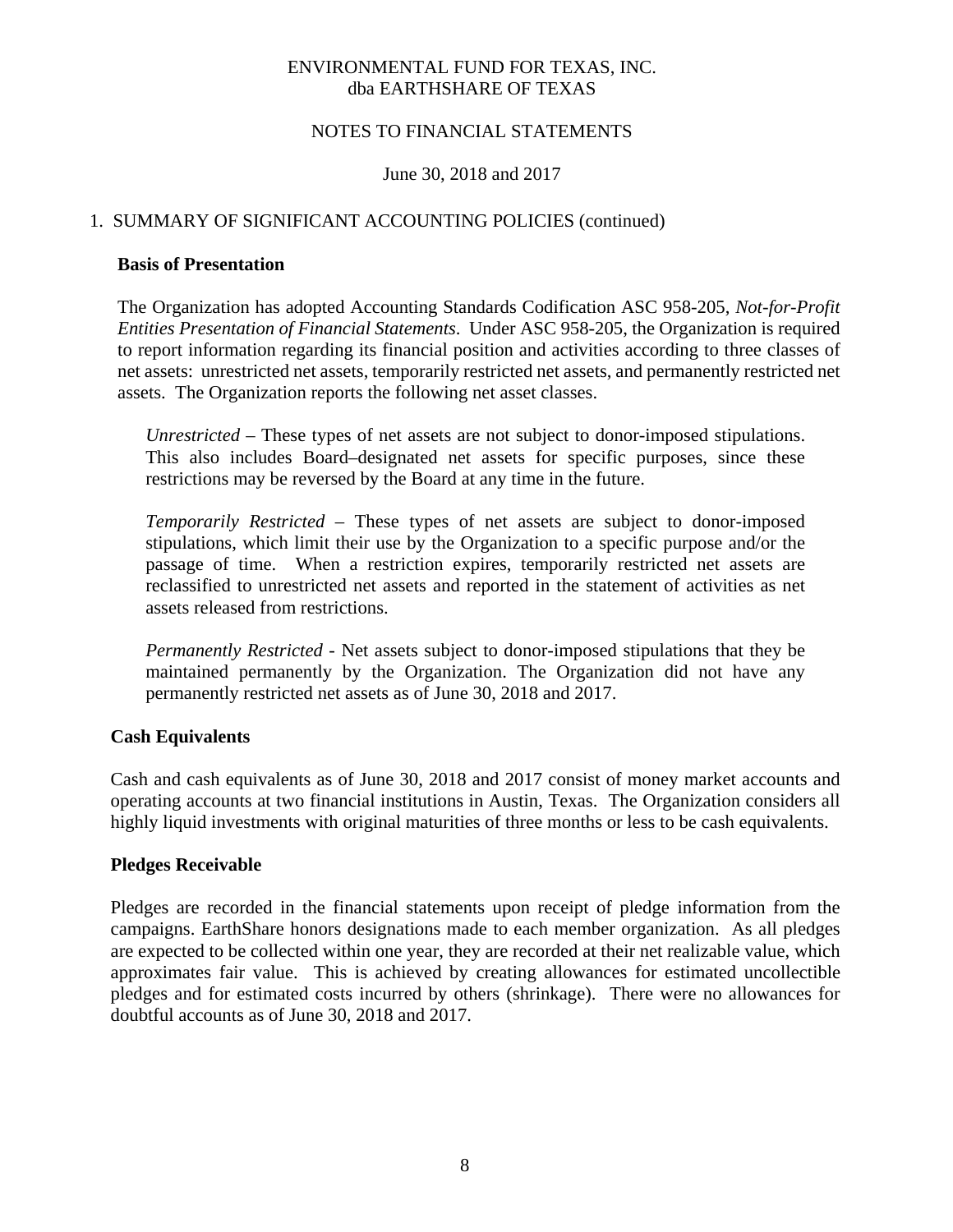#### NOTES TO FINANCIAL STATEMENTS

#### June 30, 2018 and 2017

## 1. SUMMARY OF SIGNIFICANT ACCOUNTING POLICIES (continued)

#### **Contributions and Grants**

Contributions and grants are recognized when unconditionally promised to or received. Contributions are recorded as unrestricted or temporarily restricted support depending upon the existence and/or nature of any donor restrictions. The Organization receives contributions and other resources whose use is limited by stipulations that are more specific than the broad limits resulting from the nature and purpose of the Organization and its programs. Resources (net assets) with such stipulations that either expire by passage of time or can be fulfilled by actions of the Organization are reported as temporarily restricted net assets. Net assets released from accompanying stipulations due to the Organization's actions are reported as net assets released from restrictions and reported as transfers from temporarily restricted net assets to unrestricted net assets. As of June 30, 2018 and 2017, the Organization had temporarily restricted assets of \$0 and \$4,578, respectively, and no permanently restricted net assets.

#### **Receivables**

Pledges, grants and membership dues receivable report promises to give, amounts owed due to contractual relationships, or membership fees due from participating agencies. Any allowance for uncollectible amounts is based on prior years' collection experience, the age of the receivable, and management's analysis of any other specific circumstances related to individual receivables. The allowance for uncollectible accounts is considered an accounting estimate. This estimate may be adjusted as more current information becomes available and any adjustment could be significant. There were no balances for allowances for uncollectible accounts as of June 30, 2018 or 2017 as all balances were deemed collectible by management.

#### **Property and Equipment**

Property and equipment items in excess of \$500 are capitalized at cost, including costs of significant improvements. Depreciation is computed on a straight-line basis using estimated useful lives of three to ten years. When assets are retired, or otherwise disposed of, the cost and related accumulated depreciation are removed from the accounts, and any resulting gain or loss is recognized in the period. Maintenance and repairs are charged to expense as incurred.

#### **Distributions Payable**

Pledges and that are designated to EarthShare's member agencies are recorded as distributions payable. Cash received from campaigns is allocated to each participating member agency in the ratio that each agency was designated from the relevant campaign. Their share of undesignated pledges is calculated based upon a board-approved formula. Prior to the quarterly distribution of the campaign receipts to the members, expenses approved by the members of EarthShare are deducted and are recorded as administrative charges for raising funds on behalf of others.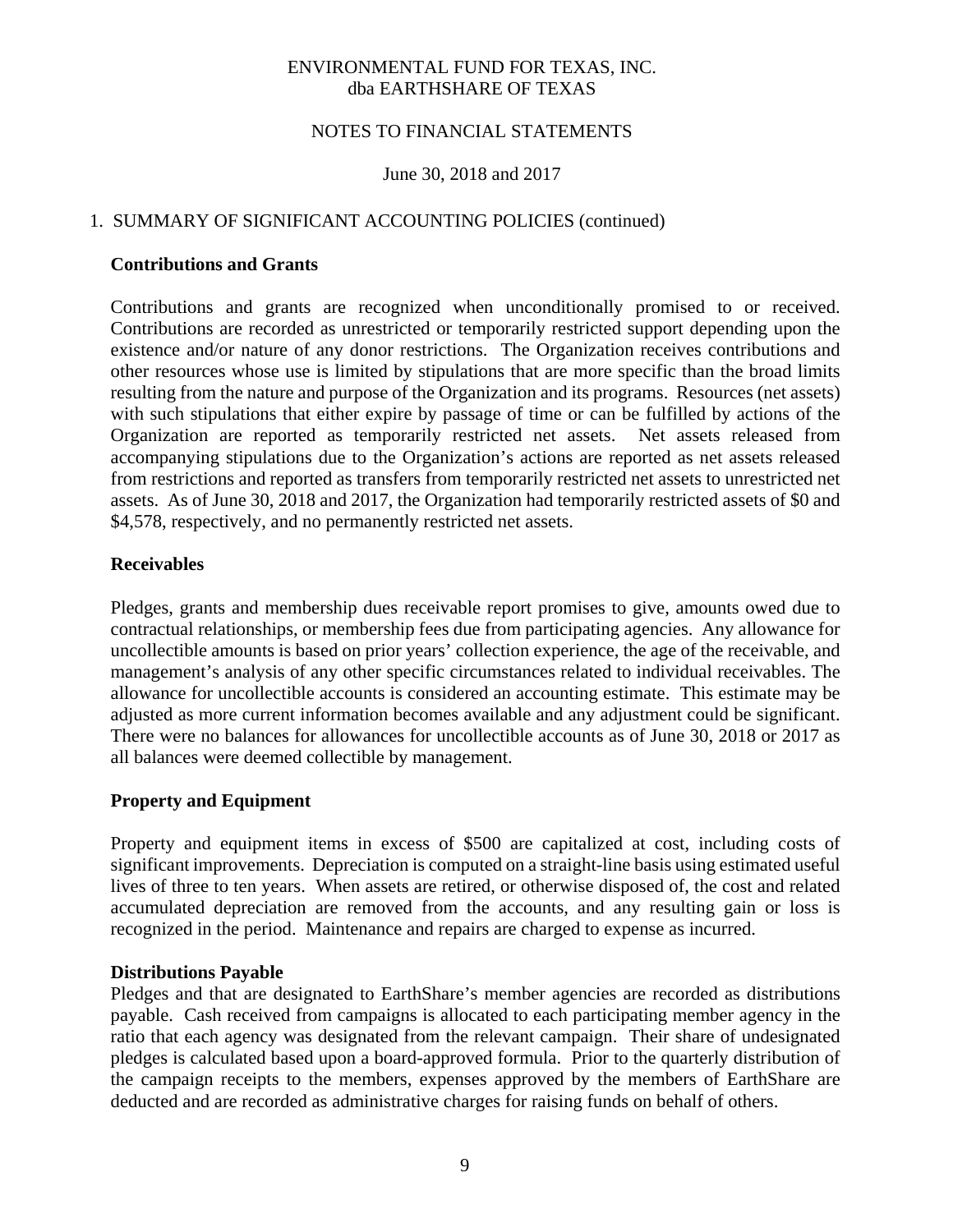#### NOTES TO FINANCIAL STATEMENTS

#### June 30, 2018 and 2017

## 1. SUMMARY OF SIGNIFICANT ACCOUNTING POLICIES (continued)

#### **COACCC Funds Payable**

Pledges and contributions that are designated to EarthShare's member agencies that are received from participating City of Austin employees are recorded as City of Austin Combined Charities Campaign ("COACCC") funds payable. Cash received is allocated to each participating member agency in the ratio that each agency was designated from the donor. Their share of undesignated pledges is calculated based upon a ratio derived from the percent of designated funds received. Fund are distributed on a bi-monthly basis and administrative charges are deducted on the first distribution of the year.

#### **Advertising**

Advertising costs are expensed as incurred. Advertising expense totaled \$3,917 and \$1,231 for the years ending June 30, 2018 and 2017, respectively.

#### **Functional Expenses**

Common costs such as salaries and benefits, supplies and other costs are allocated between program services, management and general, and fund raising by management's judgement of the activities that benefit from the costs. The allocation of costs is reviewed periodically and the allocations revised, if necessary, to reflect changes in activities. The allocation of costs is considered an accounting estimate. The estimate may be adjusted as more current information becomes available and any adjustment could be significant.

#### **Income Taxes**

The Organization is exempt from federal income taxes under Internal Revenue Code Section  $501(c)(3)$ . Therefore, no provision for income taxes is included in the financial statements. Earthshare believes it is no longer subject to examination by the IRS for years prior to 2013. The Organization has adopted FASB ASC 740-10, Accounting for Uncertainty in Income Tax. That standard prescribes a minimum recognition threshold and measurement methodology that a tax position taken or expected to be taken in a tax return is required to meet before being recognized in financial statements. It also provides guidance for de-recognition, classification, interest and penalties, accounting in interim periods, disclosure, and transition.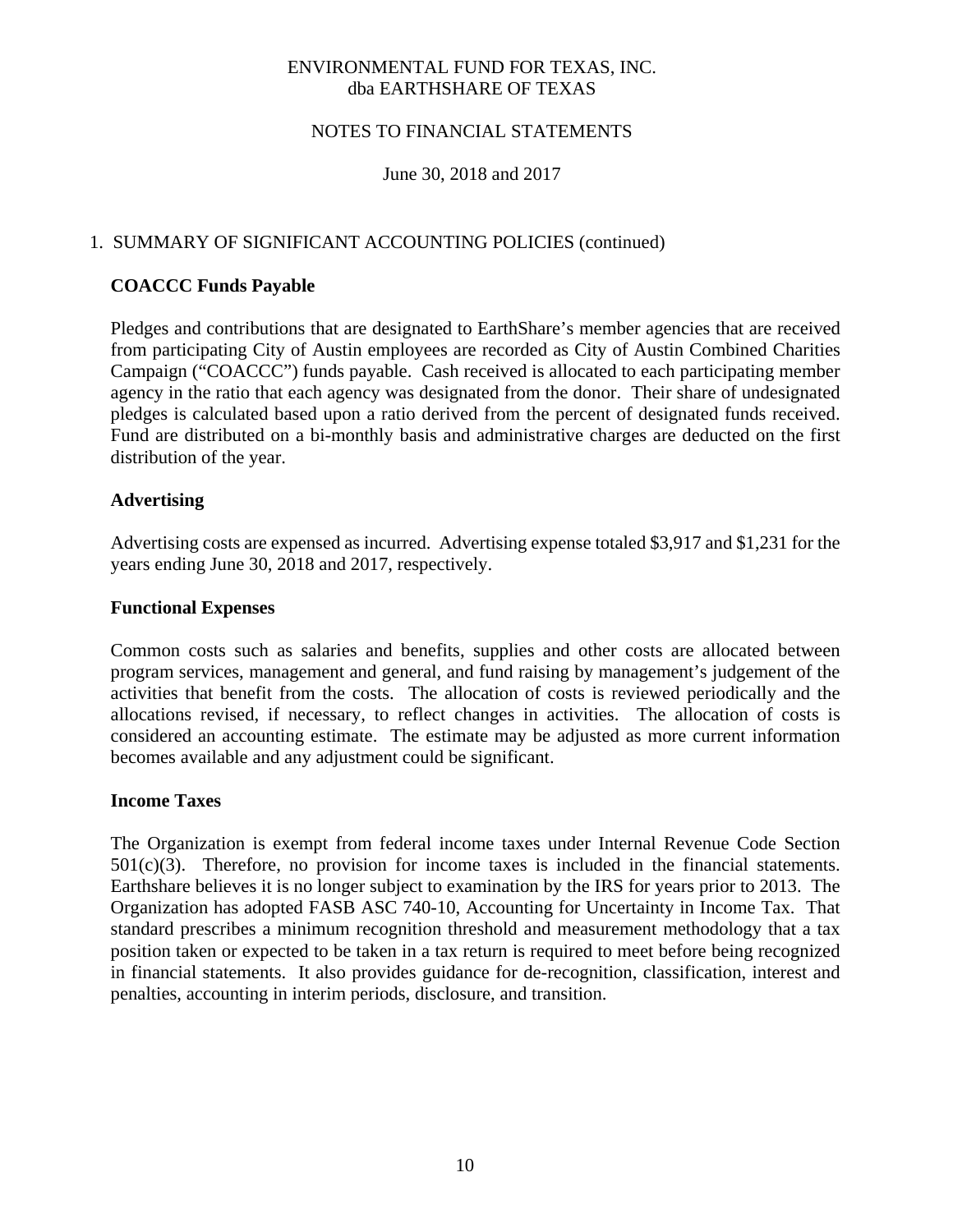## NOTES TO FINANCIAL STATEMENTS

#### June 30, 2018 and 2017

## 1. SUMMARY OF SIGNIFICANT ACCOUNTING POLICIES (continued)

#### **Concentration of Credit Risk**

Financial instruments which potentially subject the Organization to concentrations of credit risk consist principally of cash and cash equivalents, beneficial interest and accounts receivable. Cash and cash equivalent accounts exceeded the maximum Federal Deposit Insurance Corporation limits by \$753,037 and \$469,938 at June 30, 2018 and 2017.

#### **Reclassifications in Prior Year Financial Statements**

Certain reclassifications have been made to the prior year's financial statements to conform to the current year's presentation.

## 2. FAIR VALUE OF FINANCIAL INSTRUMENTS

The requirements of Fair Value Measurements and Disclosures of the Accounting Standards Codification apply to all financial instruments and all nonfinancial assets and nonfinancial liabilities that are being measured and reported on a fair value basis. Fair value is a market-based measurement, not an entity-specific measurement. For some assets and liabilities, observable market transactions or market information might be available. For other assets and liabilities, observable market transactions and market information might not be available. However, the objective of a fair value measurement is the same in both cases – to estimate the price at which an orderly transaction to sell the asset or to transfer the liability would take place between market participants at the measurement date under current market conditions (that is, an exit price). Fair Value Measurements and Disclosures also establish a fair value hierarchy that prioritizes the inputs used in valuation methodologies into the following three levels:

- Level 1 Inputs Quoted prices (unadjusted) in active markets for identical assets or liabilities that the reporting entity can access at the measurement date.
- Level 2 Inputs Inputs other than quoted prices included with Level 1 that are observable for the asset or liability either directly or indirectly.
- Level 3 Inputs Unobservable inputs for the asset or liability.

The carrying values of the current assets and current liabilities approximate their fair value due to their short-term, highly liquid nature.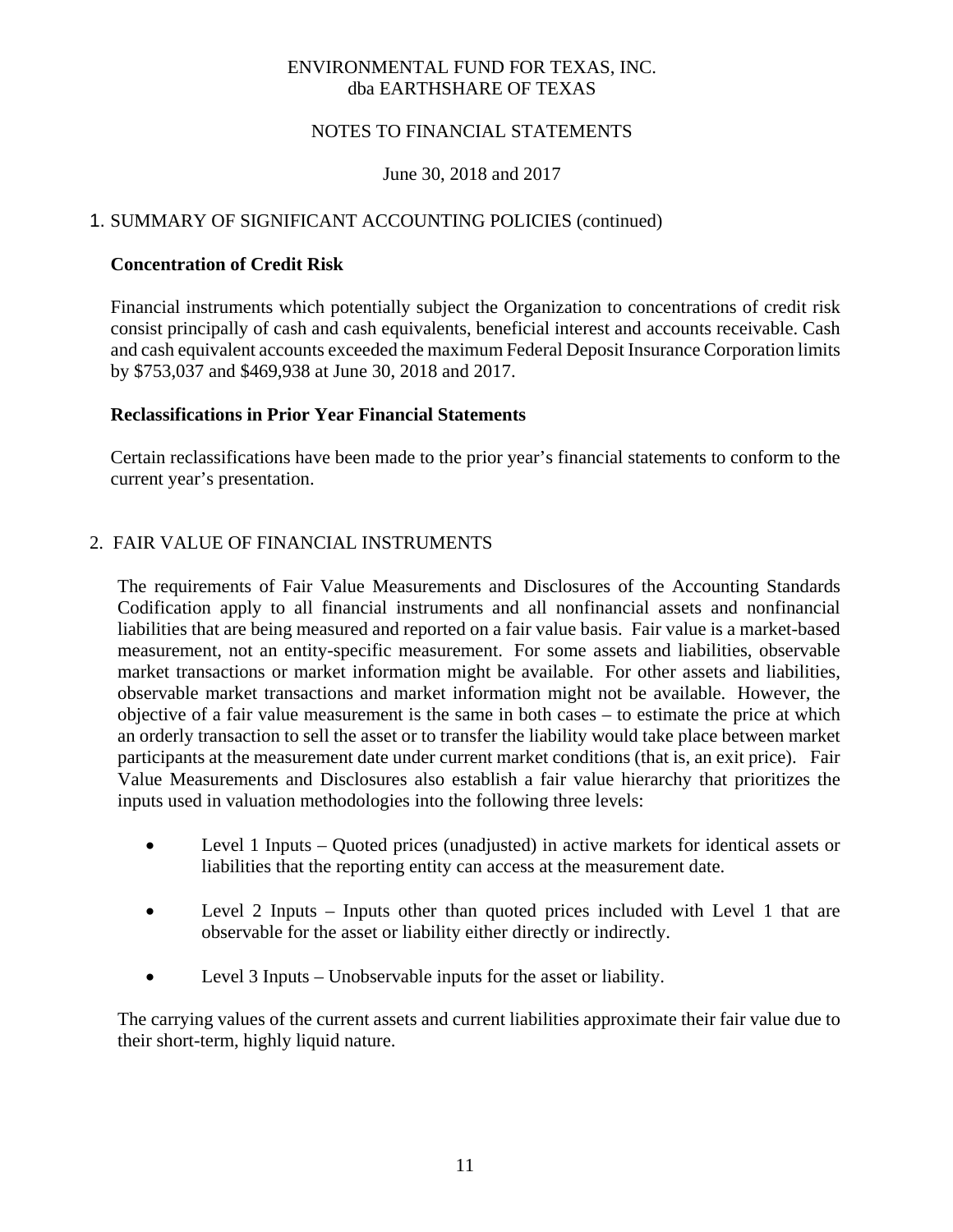#### NOTES TO FINANCIAL STATEMENTS

#### June 30, 2018 and 2017

### 3. DESCRIPTION OF PROGRAM AND SUPPORTING SERVICES

The following program and supporting services are included in the accompanying financial statements:

*Program Services*: The Organization conducts annual campaigns to raise public support for distribution to participating agencies.

#### *Supporting Services:*

- Management and General Provides management and administrative functions necessary to ensure a proper office, articulates organizational strategies and administrative policies of the President and Board of Directors, maintains competent legal services for program administration, and properly manages the financial and budgetary responsibilities of the Organization.
- Fundraising Costs allocated to fundraising are direct costs related to specific campaigns operated by the Organization. Fundraising costs totaled \$5,136 and \$844 for the years ended June 30, 2018 and 2017, respectively.

#### 4. FURNITURE, FIXTURES AND EQUIPMENT

Furniture, fixtures and equipment as of June 30 consisted of the following:

|                                | 2018    | 2017    |
|--------------------------------|---------|---------|
| Equipment                      | 9,607   | 9,607   |
| Less: Accumulated depreciation | (9,607) | (9,607) |
| Fixed assets, net              | -       |         |

Depreciation expense was \$0 for the years ended June 30, 2018 and 2017, respectively.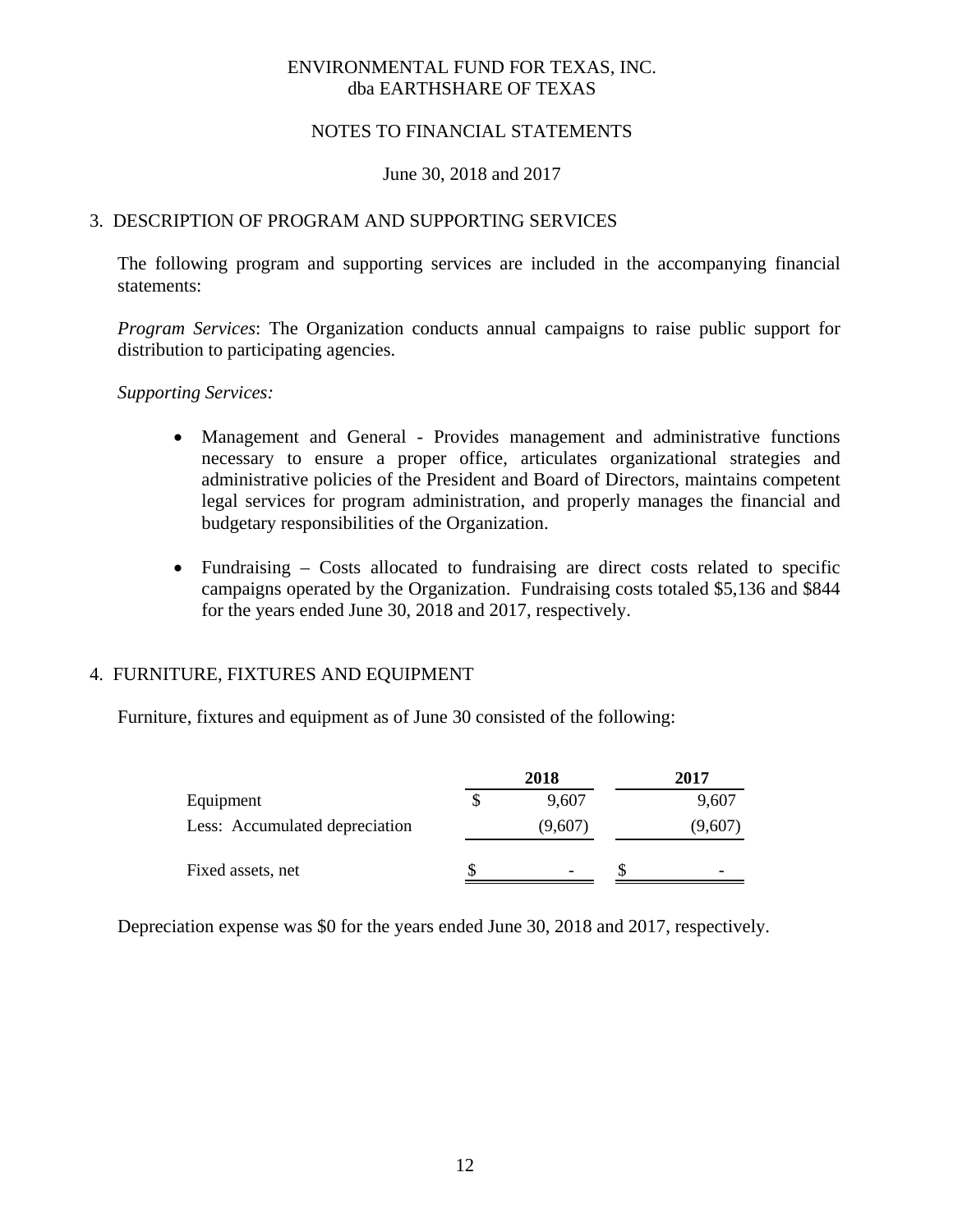#### NOTES TO FINANCIAL STATEMENTS

June 30, 2018 and 2017

## 5. COMMITMENTS AND CONTINGENICES

#### **Leases**

The Organization leases certain office equipment under operating leases. Minimum future rentals for equipment leases as of June 30, 2018 are as follows:

| For the year ended June 30, | Amount |
|-----------------------------|--------|
| 2019                        | 932    |
| 2020                        |        |
| 2021                        |        |
| 2022                        |        |
| 2023 and thereafter         |        |
|                             |        |

Equipment rental expense for the years ended June 30, 2018 and 2017 was \$2,338 and \$1,929 respectively.

#### 6. UNDESIGNATED DISTRIBUTIONS

Public support received during the annual campaign, not designated for a specific participant organization, is to be allocated and distributed to participant agencies based on a formula determined by the governing board and approved by the membership council.

Such undistributed funds are to be allocated equally to fully participating agencies. The allocations are to be tracked and reported to participant agencies and no interest is to accumulate on undistributed funds. Whenever the Board authorizes payments on deferred distributions, the payments will be pro-rata to participant agencies. If a participant agency resigns and is in good standing, the agency may receive its deferred distribution wherever a payment occurs. However, if a participant agency is terminated, its deferred distribution reverts to the Organization.

#### 7. RETIREMENT PLAN

The Organization offers full time employees the opportunity for participation in a contributory retirement plan. The Organization matches employees' contributions up to 3% of salary. The expense to the Organization for the years ended June 30, 2018 and 2017 was \$4,122 and \$3,673, respectively.